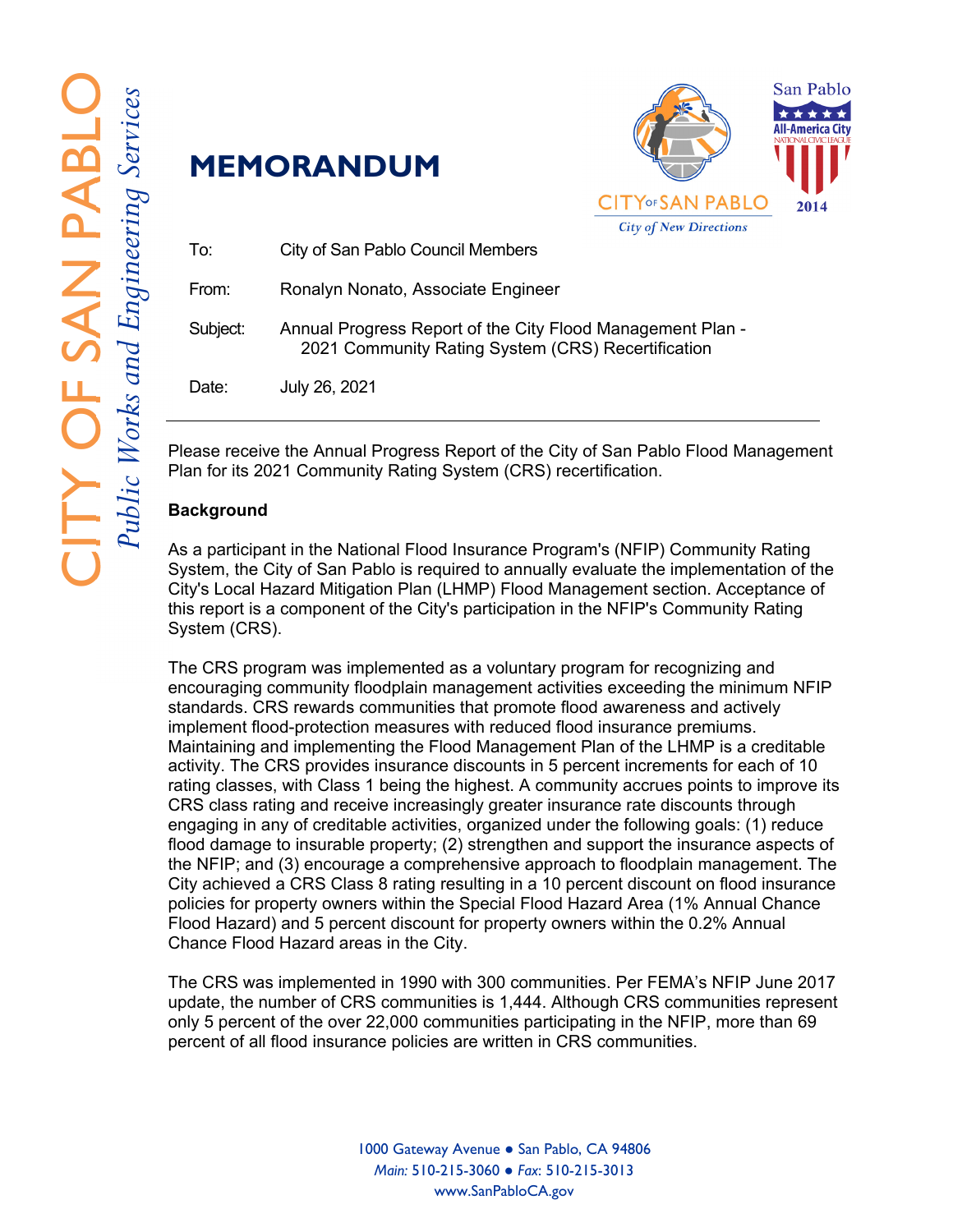### **Introduction**

On April 16, 2018, the San Pablo City Council passed Resolution 2018-049 adopting the City's Local Hazard Mitigation Plan (LHMP). The City's LHMP is Annex to the Contra Costa County Multi-jurisdiction Hazard Mitigation Plan (MJHMP), which covered the unincorporated county, 10 municipalities and 25 special purpose districts. Prior to joining the Contra Costa MJHMP, the City was annexed to the Association of Bay Area Government's MJHMP from February 6, 2012 to March 2016; the planning for the Contra Costa MJHMP began a few months after the ABAG plan expired.

Hazard mitigation is the use of long-term and short-term policies, programs, projects, and other activities to alleviate the death, injury, and property damage that can result from a disaster. Contra Costa County and a partnership of local governments within the county have developed a hazard mitigation plan to reduce risks from natural disasters in the Contra Costa County Operational Area—defined as the unincorporated county and incorporated jurisdictions within the geographical boundaries of the county. The plan complies with federal and state hazard mitigation planning requirements.

A core planning team consisting of a contract consultant and Contra Costa County Office of Emergency Services staff was assembled to facilitate this plan update. A planning partnership was formed by engaging eligible local governments within the Operational Area. A 13-member steering committee was assembled to oversee the plan update, consisting of both governmental and non-governmental stakeholders within the Operational Area. Coordination with other county, state, and federal agencies involved in hazard mitigation occurred throughout the plan update process. Organization efforts included a review of the 2011 Contra Costa County Hazard Mitigation Plan, the California statewide hazard mitigation plan, and existing programs that may support hazard mitigation actions.

The planning team implemented a multi-media public involvement strategy utilizing the outreach capabilities of the planning partnership that was approved by the Steering Committee. The strategy included public meetings, a hazard mitigation survey, a project website, the use of social media (Facebook, Twitter and Nextdoor) and multiple media releases.

FEMA approved the 2018 MJHMP plan on April 19, 2018, and it expires five years after the approval date. The current update meets federal requirements for updating hazard mitigation plans on a five-year cycle. The City of San Pablo staff and consultant has prepared a jurisdiction-specific annex to this plan. Today, staff continues to meet and track the implementation of the LHMP. A complete copy of the Contra Costa County MJHMP and the City of San Pablo LHMP can be viewed from the City of San Pablo webpage: https://www.sanpabloca.gov/2583/ -Local-Hazard-Mitigation-Plan.

## **Review of the Flood Management Plan**

As a requirement of the National Flood Insurance Program's Community Rating System, the City of San Pablo is required to conduct an annual evaluation report of the Flood Management Section of the LHMP. The report represents the 2021 annual evaluation report from August 1, 2020 to August 1, 2021. This report is an evaluation of progress made in implementation of the Flood Management Section of the LHMP. The City of San Pablo Council will receive this report through the August 2, 2021 Council Meeting. It is available to the public through the City the City of San Pablo website: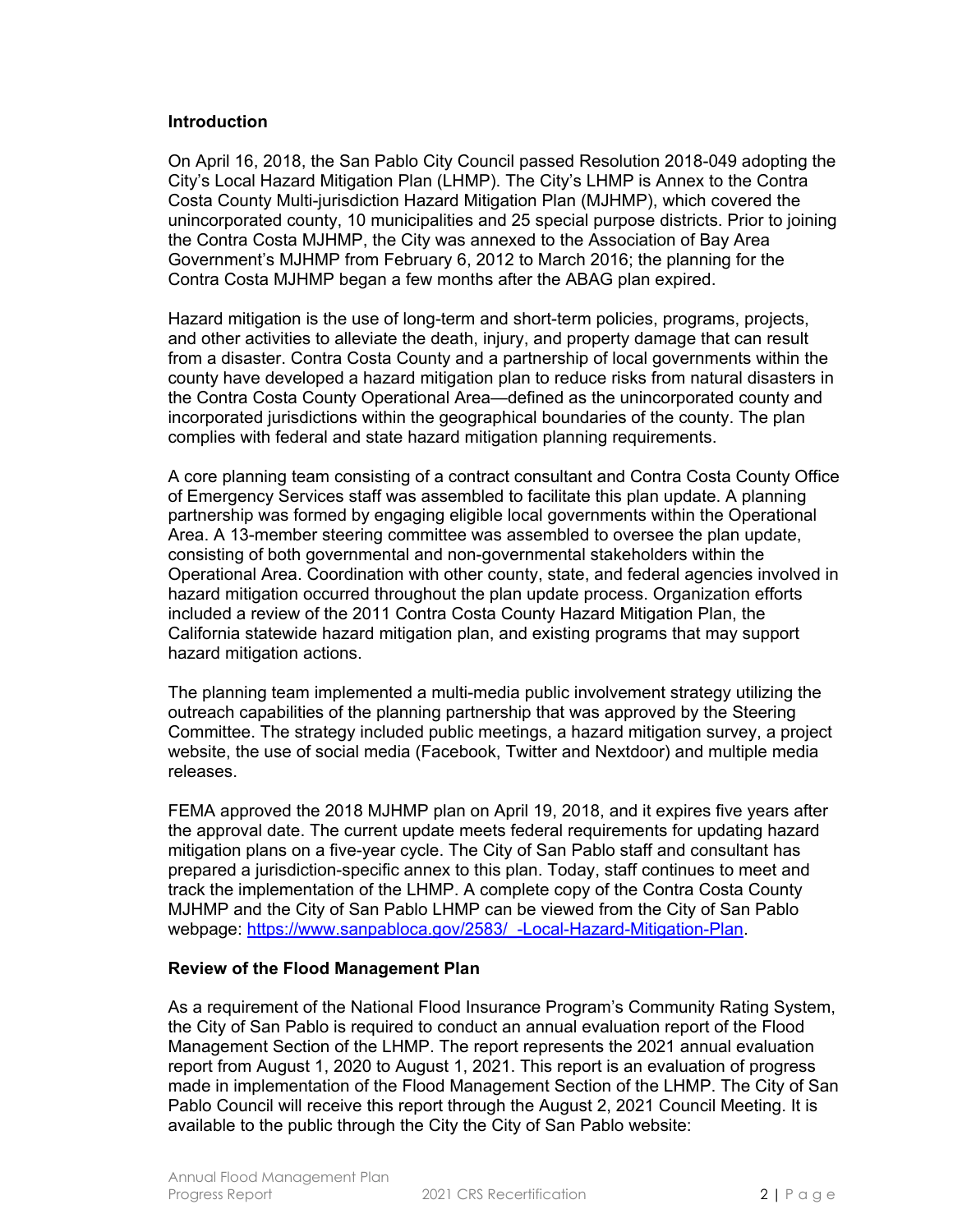https://www.sanpabloca.gov/DocumentCenter/View/13124/2021-Community-Rating-System-Recertification-Progress-Report.

### *Analysis of Flooding Mitigation Actions*

All MJHMP planning partners reviewed their recommended actions to classify each action based on the hazard it addresses and the type of mitigation it involves. Mitigation types used for this categorization are as follows:

- **Prevention**—Government, administrative or regulatory actions that influence the way land and buildings are developed to reduce hazard losses. Includes planning and zoning, floodplain laws, capital improvement programs, open space preservation, and stormwater management regulations.
- **Property Protection**—Modification of buildings or structures to protect them from a hazard or removal of structures from a hazard area. Includes acquisition, elevation, relocation, structural retrofit, storm shutters, and shatter-resistant glass.
- **Public Education and Awareness**—Actions to inform citizens and elected officials about hazards and ways to mitigate them. Includes outreach projects, real estate disclosure, hazard information centers, and school-age and adult education.
- **Natural Resource Protection**—Actions that minimize hazard loss and preserve or restore the functions of natural systems. Includes sediment and erosion control, stream corridor restoration, watershed management, forest and vegetation management, and wetland restoration and preservation.
- **Emergency Services**—Actions that protect people and property during and immediately after a hazard event. Includes warning systems, emergency response services, and the protection of essential facilities.
- **Structural Projects**—Actions that involve the construction of structures to reduce the impact of a hazard. Includes dams, setback levees, floodwalls, retaining walls, and safe rooms.
- **Climate Resilient**—Actions that incorporate methods to mitigate and/or adapt to the impacts of climate change. Includes aquifer storage and recovery activities, incorporating future-conditions projections in project design or planning, or actions that specifically address jurisdiction-specific climate change risks, such as sea level rise or urban heat island effect.
- **Community Capacity Building**—Actions that increase or enhance local capabilities to adjust to potential damage, to take advantage of opportunities, or to respond to consequences. Includes staff training, memorandums of understanding, development of plans and studies, and monitoring programs.

#### **Goals, Objectives and Actions**

San Pablo's hazard mitigation plan identifies goals for reducing long-term vulnerabilities to identified hazards (44 CFR Section 201.6(c)(3)(i)). The MJHMP Steering Committee established a guiding principle, a set of goals and measurable objectives for the LHMP plan, based on data from the preliminary risk assessment and the results of the public involvement strategy. The guiding principle, goals, objectives and actions all support each other. Goals were selected to support the guiding principle. Objectives were selected that met multiple goals. Actions were prioritized based on the action meeting multiple objectives.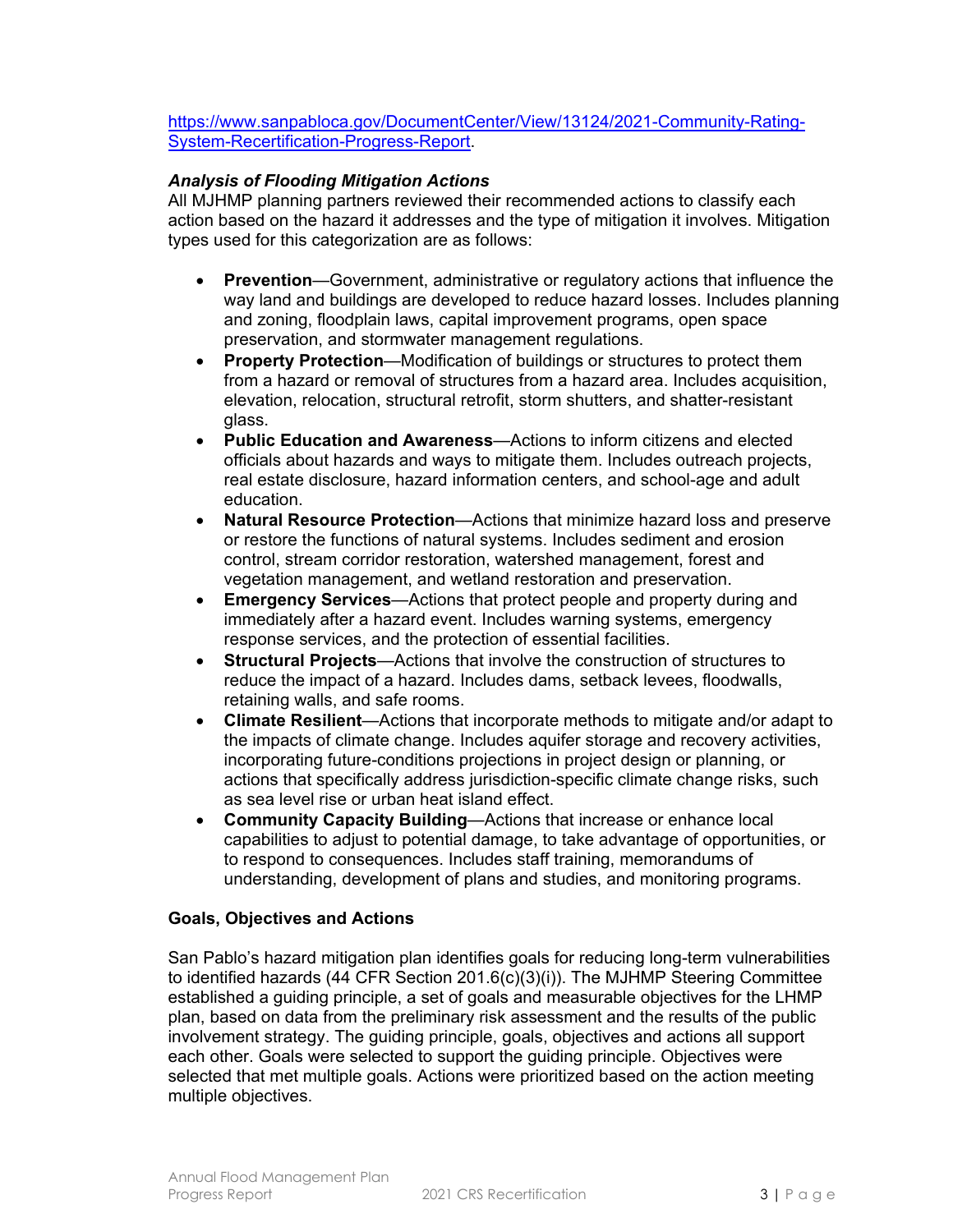### *Goals*

The following are the mitigation goals for the LHMP:

- 1. Save (or protect) lives and reduce injury.
- 2. Increase resilience of infrastructure and critical facilities.
- 3. Avoid (minimize, or reduce) damage to property.
- 4. Encourage the development and implementation of long-term cost-effective and environmentally sound mitigation projects.
- 5. Build and support capacity to enable local government and the public to prepare for, respond to and recover from the impact of natural hazards

The effectiveness of a mitigation strategy is assessed by determining how well these goals are achieved.

#### *Objectives*

The selected objectives meet multiple goals, as listed below and shown on Table 17-1 of the Contra Costa County Hazard Mitigation Plan Volume 1 – Planning Area-Wide Elements. These objectives are used as indicators of the effectiveness of a mitigation action as well as to establish priorities.

Contra Costa County Hazard Mitigation Plan; Volume 1-Planning-Area-Wide Elements

|                     | Table 17-1. Objectives for Natural Hazard Mitigation Plan Update                                                                                                                                                                            |                                                |  |  |  |  |  |
|---------------------|---------------------------------------------------------------------------------------------------------------------------------------------------------------------------------------------------------------------------------------------|------------------------------------------------|--|--|--|--|--|
| Objective<br>Number | <b>Objective Statement</b>                                                                                                                                                                                                                  | Goals for<br>Which It Can<br><b>Be Applied</b> |  |  |  |  |  |
| $O-1$               | Increase resilience of infrastructure and critical facilities.                                                                                                                                                                              | 2, 3, 5                                        |  |  |  |  |  |
| $O-2$               | Sustain reliable local emergency operations and facilities during and after a disaster.                                                                                                                                                     | 1, 5                                           |  |  |  |  |  |
| $O-3$               | Inform the public on the risk from hazards of concern and increase awareness, preparation, mitigation,<br>response, and recovery activities to promote public safety.                                                                       | 1, 3, 5                                        |  |  |  |  |  |
| $O-4$               | Minimize the impacts of known hazards on current and future land uses by providing incentives for<br>hazard mitigation.                                                                                                                     | 1, 3, 5                                        |  |  |  |  |  |
| $O-5$               | Prevent or discourage new development in hazardous areas or ensure that, if building occurs in high-risk<br>areas, it is done in a way to minimize risk.                                                                                    | 1, 3, 5                                        |  |  |  |  |  |
| $O-6$               | At the local government level, continually improve understanding of the location and potential impacts of<br>hazards, using the best available data and science.                                                                            | 1, 2, 3, 4, 5                                  |  |  |  |  |  |
| $0-7$               | Encourage all development to meet applicable standards for life safety                                                                                                                                                                      | 1, 2, 3, 5                                     |  |  |  |  |  |
| $O-8$               | Monitor plan progress annually to integrate the local hazard mitigation plan with the results of disaster-<br>and hazard-specific planning efforts.                                                                                         | 1, 2, 3, 5                                     |  |  |  |  |  |
| $O-9$               | Promote development and use of floodplain management best practices through programs such as CRS.                                                                                                                                           | 3, 4, 5                                        |  |  |  |  |  |
| $O-10$              | Provide or improve flood protection with flood control structures and drainage maintenance plans.                                                                                                                                           | 2, 3, 4                                        |  |  |  |  |  |
| $O-11$              | Enhance codes and their enforcement where feasible, so that new construction can withstand the<br>impacts of known hazards and to lessen the impact of development on the environment's ability to<br>absorb the impact of natural hazards. | 1, 3                                           |  |  |  |  |  |
| $O-12$              | Consider the impacts of known hazards in all planning mechanisms that address current and future land<br>uses within the planning area.                                                                                                     | 1, 3                                           |  |  |  |  |  |
| $O-13$              | Eliminate or minimize disruption of local government operations caused by known hazards.                                                                                                                                                    | 1, 3, 4                                        |  |  |  |  |  |
| $O-14$              | Consider open space land uses within identified high-hazard risk zones.                                                                                                                                                                     | 1, 2, 3, 4, 5                                  |  |  |  |  |  |
| $0 - 15$            | Retrofit, acquire or relocate identified high-risk structures, including those known to experience repetitive<br>losses.                                                                                                                    | 1, 3, 4                                        |  |  |  |  |  |
| $0 - 16$            | Establish a partnership among all levels of government and the business community to improve and<br>implement methods to protect property                                                                                                   | 1, 2, 3, 4, 5                                  |  |  |  |  |  |
| $0 - 17$            | Encourage hazard mitigation measures that promote and enhance natural processes and minimize<br>adverse impacts on the ecosystem.                                                                                                           | 2, 3, 4                                        |  |  |  |  |  |
| $0 - 18$            | Promote and implement hazard mitigation plans and projects that are consistent with state, regional, and<br>local climate action and adaptation goals, policies, and programs.                                                              | 1, 2, 3, 4, 5                                  |  |  |  |  |  |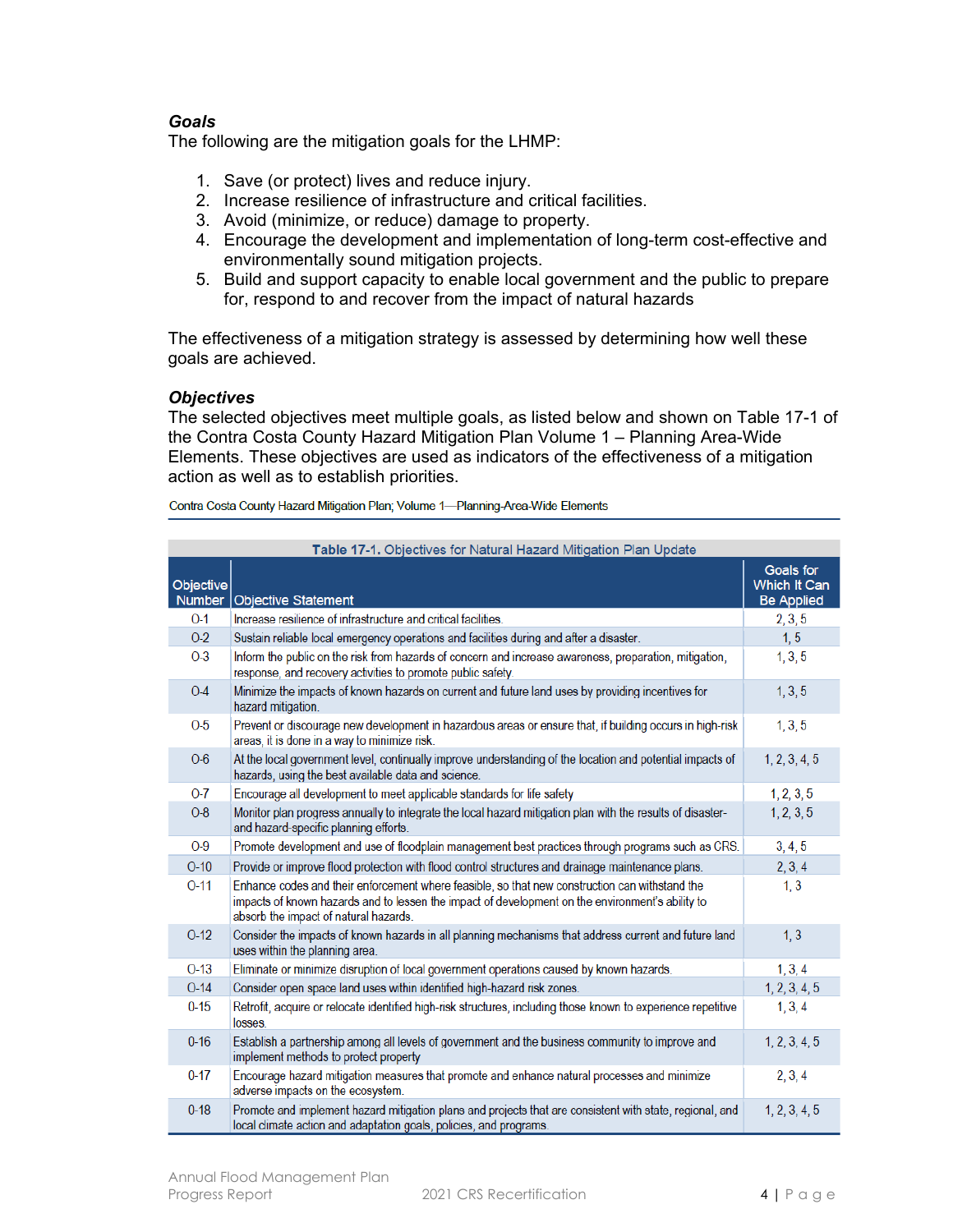## *Action Plan*

The actions and plans that make up the City of San Pablo Local Hazard Mitigation Action Plan are listed below and in Table 13-14 of the Contra Costa County Hazard Mitigation Plan Volume 2 – Planning Partner Annexes, Section 13 City of San Pablo.

| Responsible<br><b>Estimated</b><br><b>Objectives</b><br>Applies to new or<br><b>Hazards</b><br><b>Mitigated</b><br><b>Sources of Funding</b><br><b>Timeline</b><br>existing assets<br>Met<br>Agencya<br>Cost<br>SP-1- Where appropriate, support retrofitting or relocation of structures in high hazard areas, prioritizing structures that have<br>experienced repetitive losses.<br>Existing<br>1, 4, 7, 9, 12,<br>Short-term<br>All Hazards<br>Engineering,<br>High<br>HMGP, PDM, FMA<br>*Development<br>14, 15, 17<br><b>Services</b><br>SP-2— Integrate the hazard mitigation plan into other plans, ordinances and programs that dictate land use decisions in the community,<br>including the City of San Pablo General Plan and Climate Action Plan.<br>New and Existing<br>All Hazards<br>1, 4, 5, 7, 11, Development Services<br>Staff Time, General Funds<br>Ongoing<br>Low<br>12, 14, 17<br>SP-3— Actively participate in the plan maintenance protocols outlined in Volume 1 of this hazard mitigation plan.<br>All Hazards<br>3, 8, 16<br>All City departments<br>Staff Time, General Funds   Short-term<br>New and Existing<br>Low<br>SP-4—Continue to maintain good standing and compliance under the NFIP through implementation of floodplain management programs<br>that, at a minimum, meet the NFIP requirements:<br>• Enforce the flood damage prevention ordinance.<br>Participate in floodplain identification and mapping updates.<br>• Provide public assistance/information on floodplain requirements and impacts.<br>3, 5, 6, 9, 10, Development Services<br>New and Existing<br>Flood<br>Staff Time, General Funds<br>Ongoing<br>Low<br>- Building /Public<br>11, 15<br><b>Works</b><br>SP-5—Through the ongoing implementation of the City's 4-year work plan that is part of its Capital Improvements Program (CIP), identify<br>feasible and cost-effective projects that are eligible for funding under FEMA's Hazard Mitigation Assistance (HMA) suite of grant programs<br>and pursue funding for those projects.<br>1,7,10,13,15<br><b>Public Works-</b><br>Short-term<br>New and Existing<br>All Hazards<br>High<br><b>FEMA HMA Grant</b><br>Funding, CIP for local<br>Engineering<br>match<br>SP-6—Develop a Debris management plan for all hazards of concern that will easily integrate in to future updates to the hazard mitigation<br>plan.<br>All Hazards<br>Existing<br>2,6,13,17,18<br>Development<br><b>Medium</b><br>General Funds, HMA<br>Short-term<br>Services/Public Works<br>grants, EPA Grants<br>SP-7- Acquire the current Corporation Year that is both seismically vulnerable and subject to flooding and dam failure inundation, and<br>restore the vacated parcel to a connected open space use.<br>Existing<br>Dam Failure.<br>1,2,15,17<br><b>Public Works.</b><br>High<br>FEMA HMA grants,<br>Long-term<br><b>Development Services</b><br>General funds for local<br><b>Flood and</b><br>Earthquake<br>match.<br>SP-8— Complete the Storm-Drain Network Development and Modeling Plan which will include a drainage system needs assessment.<br>Once the needs have been identified, package projects that would be eligible for FEMA grant funding and prioritize projects for the pursuit<br>of FEMA HMA grant funding when those opportunities arise. These projects would be above and beyond those targeted under action SP-<br>5.<br>Public Works-<br>New and Existing<br>Urban drainage<br>1,7,10,13,15<br>High<br><b>FEMA HMA Grant</b><br>Short-term<br>-Flood<br>Funding, CIP for local<br>Engineering<br>match<br>SP-9—Update the City's Comprehensive Emergency Management Plan (CEMP) such that it is consistent with the risk assessment of the<br>hazard mitigation plan<br><b>New and Existing</b><br>All hazards<br>2,6,13,16<br><b>Police Department</b><br>Medium<br>EMPG, Bay Area UWASI,<br>Short-term<br><b>General Funds</b> | Table 13-14. Hazard Mitigation Action Plan Matrix |  |  |  |  |  |  |  |
|---------------------------------------------------------------------------------------------------------------------------------------------------------------------------------------------------------------------------------------------------------------------------------------------------------------------------------------------------------------------------------------------------------------------------------------------------------------------------------------------------------------------------------------------------------------------------------------------------------------------------------------------------------------------------------------------------------------------------------------------------------------------------------------------------------------------------------------------------------------------------------------------------------------------------------------------------------------------------------------------------------------------------------------------------------------------------------------------------------------------------------------------------------------------------------------------------------------------------------------------------------------------------------------------------------------------------------------------------------------------------------------------------------------------------------------------------------------------------------------------------------------------------------------------------------------------------------------------------------------------------------------------------------------------------------------------------------------------------------------------------------------------------------------------------------------------------------------------------------------------------------------------------------------------------------------------------------------------------------------------------------------------------------------------------------------------------------------------------------------------------------------------------------------------------------------------------------------------------------------------------------------------------------------------------------------------------------------------------------------------------------------------------------------------------------------------------------------------------------------------------------------------------------------------------------------------------------------------------------------------------------------------------------------------------------------------------------------------------------------------------------------------------------------------------------------------------------------------------------------------------------------------------------------------------------------------------------------------------------------------------------------------------------------------------------------------------------------------------------------------------------------------------------------------------------------------------------------------------------------------------------------------------------------------------------------------------------------------------------------------------------------------------------------------------------------------------------------------------------------------------------------------------------------------------------------------------------------------------------------------------------------------------------------------------------------------------------------------------------------------------------------------------------------------------------------------------------------------------------------------------------------------------------------------|---------------------------------------------------|--|--|--|--|--|--|--|
|                                                                                                                                                                                                                                                                                                                                                                                                                                                                                                                                                                                                                                                                                                                                                                                                                                                                                                                                                                                                                                                                                                                                                                                                                                                                                                                                                                                                                                                                                                                                                                                                                                                                                                                                                                                                                                                                                                                                                                                                                                                                                                                                                                                                                                                                                                                                                                                                                                                                                                                                                                                                                                                                                                                                                                                                                                                                                                                                                                                                                                                                                                                                                                                                                                                                                                                                                                                                                                                                                                                                                                                                                                                                                                                                                                                                                                                                                                                     |                                                   |  |  |  |  |  |  |  |
|                                                                                                                                                                                                                                                                                                                                                                                                                                                                                                                                                                                                                                                                                                                                                                                                                                                                                                                                                                                                                                                                                                                                                                                                                                                                                                                                                                                                                                                                                                                                                                                                                                                                                                                                                                                                                                                                                                                                                                                                                                                                                                                                                                                                                                                                                                                                                                                                                                                                                                                                                                                                                                                                                                                                                                                                                                                                                                                                                                                                                                                                                                                                                                                                                                                                                                                                                                                                                                                                                                                                                                                                                                                                                                                                                                                                                                                                                                                     |                                                   |  |  |  |  |  |  |  |
|                                                                                                                                                                                                                                                                                                                                                                                                                                                                                                                                                                                                                                                                                                                                                                                                                                                                                                                                                                                                                                                                                                                                                                                                                                                                                                                                                                                                                                                                                                                                                                                                                                                                                                                                                                                                                                                                                                                                                                                                                                                                                                                                                                                                                                                                                                                                                                                                                                                                                                                                                                                                                                                                                                                                                                                                                                                                                                                                                                                                                                                                                                                                                                                                                                                                                                                                                                                                                                                                                                                                                                                                                                                                                                                                                                                                                                                                                                                     |                                                   |  |  |  |  |  |  |  |
|                                                                                                                                                                                                                                                                                                                                                                                                                                                                                                                                                                                                                                                                                                                                                                                                                                                                                                                                                                                                                                                                                                                                                                                                                                                                                                                                                                                                                                                                                                                                                                                                                                                                                                                                                                                                                                                                                                                                                                                                                                                                                                                                                                                                                                                                                                                                                                                                                                                                                                                                                                                                                                                                                                                                                                                                                                                                                                                                                                                                                                                                                                                                                                                                                                                                                                                                                                                                                                                                                                                                                                                                                                                                                                                                                                                                                                                                                                                     |                                                   |  |  |  |  |  |  |  |
|                                                                                                                                                                                                                                                                                                                                                                                                                                                                                                                                                                                                                                                                                                                                                                                                                                                                                                                                                                                                                                                                                                                                                                                                                                                                                                                                                                                                                                                                                                                                                                                                                                                                                                                                                                                                                                                                                                                                                                                                                                                                                                                                                                                                                                                                                                                                                                                                                                                                                                                                                                                                                                                                                                                                                                                                                                                                                                                                                                                                                                                                                                                                                                                                                                                                                                                                                                                                                                                                                                                                                                                                                                                                                                                                                                                                                                                                                                                     |                                                   |  |  |  |  |  |  |  |
|                                                                                                                                                                                                                                                                                                                                                                                                                                                                                                                                                                                                                                                                                                                                                                                                                                                                                                                                                                                                                                                                                                                                                                                                                                                                                                                                                                                                                                                                                                                                                                                                                                                                                                                                                                                                                                                                                                                                                                                                                                                                                                                                                                                                                                                                                                                                                                                                                                                                                                                                                                                                                                                                                                                                                                                                                                                                                                                                                                                                                                                                                                                                                                                                                                                                                                                                                                                                                                                                                                                                                                                                                                                                                                                                                                                                                                                                                                                     |                                                   |  |  |  |  |  |  |  |
|                                                                                                                                                                                                                                                                                                                                                                                                                                                                                                                                                                                                                                                                                                                                                                                                                                                                                                                                                                                                                                                                                                                                                                                                                                                                                                                                                                                                                                                                                                                                                                                                                                                                                                                                                                                                                                                                                                                                                                                                                                                                                                                                                                                                                                                                                                                                                                                                                                                                                                                                                                                                                                                                                                                                                                                                                                                                                                                                                                                                                                                                                                                                                                                                                                                                                                                                                                                                                                                                                                                                                                                                                                                                                                                                                                                                                                                                                                                     |                                                   |  |  |  |  |  |  |  |
|                                                                                                                                                                                                                                                                                                                                                                                                                                                                                                                                                                                                                                                                                                                                                                                                                                                                                                                                                                                                                                                                                                                                                                                                                                                                                                                                                                                                                                                                                                                                                                                                                                                                                                                                                                                                                                                                                                                                                                                                                                                                                                                                                                                                                                                                                                                                                                                                                                                                                                                                                                                                                                                                                                                                                                                                                                                                                                                                                                                                                                                                                                                                                                                                                                                                                                                                                                                                                                                                                                                                                                                                                                                                                                                                                                                                                                                                                                                     |                                                   |  |  |  |  |  |  |  |
|                                                                                                                                                                                                                                                                                                                                                                                                                                                                                                                                                                                                                                                                                                                                                                                                                                                                                                                                                                                                                                                                                                                                                                                                                                                                                                                                                                                                                                                                                                                                                                                                                                                                                                                                                                                                                                                                                                                                                                                                                                                                                                                                                                                                                                                                                                                                                                                                                                                                                                                                                                                                                                                                                                                                                                                                                                                                                                                                                                                                                                                                                                                                                                                                                                                                                                                                                                                                                                                                                                                                                                                                                                                                                                                                                                                                                                                                                                                     |                                                   |  |  |  |  |  |  |  |
|                                                                                                                                                                                                                                                                                                                                                                                                                                                                                                                                                                                                                                                                                                                                                                                                                                                                                                                                                                                                                                                                                                                                                                                                                                                                                                                                                                                                                                                                                                                                                                                                                                                                                                                                                                                                                                                                                                                                                                                                                                                                                                                                                                                                                                                                                                                                                                                                                                                                                                                                                                                                                                                                                                                                                                                                                                                                                                                                                                                                                                                                                                                                                                                                                                                                                                                                                                                                                                                                                                                                                                                                                                                                                                                                                                                                                                                                                                                     |                                                   |  |  |  |  |  |  |  |
|                                                                                                                                                                                                                                                                                                                                                                                                                                                                                                                                                                                                                                                                                                                                                                                                                                                                                                                                                                                                                                                                                                                                                                                                                                                                                                                                                                                                                                                                                                                                                                                                                                                                                                                                                                                                                                                                                                                                                                                                                                                                                                                                                                                                                                                                                                                                                                                                                                                                                                                                                                                                                                                                                                                                                                                                                                                                                                                                                                                                                                                                                                                                                                                                                                                                                                                                                                                                                                                                                                                                                                                                                                                                                                                                                                                                                                                                                                                     |                                                   |  |  |  |  |  |  |  |
|                                                                                                                                                                                                                                                                                                                                                                                                                                                                                                                                                                                                                                                                                                                                                                                                                                                                                                                                                                                                                                                                                                                                                                                                                                                                                                                                                                                                                                                                                                                                                                                                                                                                                                                                                                                                                                                                                                                                                                                                                                                                                                                                                                                                                                                                                                                                                                                                                                                                                                                                                                                                                                                                                                                                                                                                                                                                                                                                                                                                                                                                                                                                                                                                                                                                                                                                                                                                                                                                                                                                                                                                                                                                                                                                                                                                                                                                                                                     |                                                   |  |  |  |  |  |  |  |
|                                                                                                                                                                                                                                                                                                                                                                                                                                                                                                                                                                                                                                                                                                                                                                                                                                                                                                                                                                                                                                                                                                                                                                                                                                                                                                                                                                                                                                                                                                                                                                                                                                                                                                                                                                                                                                                                                                                                                                                                                                                                                                                                                                                                                                                                                                                                                                                                                                                                                                                                                                                                                                                                                                                                                                                                                                                                                                                                                                                                                                                                                                                                                                                                                                                                                                                                                                                                                                                                                                                                                                                                                                                                                                                                                                                                                                                                                                                     |                                                   |  |  |  |  |  |  |  |
|                                                                                                                                                                                                                                                                                                                                                                                                                                                                                                                                                                                                                                                                                                                                                                                                                                                                                                                                                                                                                                                                                                                                                                                                                                                                                                                                                                                                                                                                                                                                                                                                                                                                                                                                                                                                                                                                                                                                                                                                                                                                                                                                                                                                                                                                                                                                                                                                                                                                                                                                                                                                                                                                                                                                                                                                                                                                                                                                                                                                                                                                                                                                                                                                                                                                                                                                                                                                                                                                                                                                                                                                                                                                                                                                                                                                                                                                                                                     |                                                   |  |  |  |  |  |  |  |
|                                                                                                                                                                                                                                                                                                                                                                                                                                                                                                                                                                                                                                                                                                                                                                                                                                                                                                                                                                                                                                                                                                                                                                                                                                                                                                                                                                                                                                                                                                                                                                                                                                                                                                                                                                                                                                                                                                                                                                                                                                                                                                                                                                                                                                                                                                                                                                                                                                                                                                                                                                                                                                                                                                                                                                                                                                                                                                                                                                                                                                                                                                                                                                                                                                                                                                                                                                                                                                                                                                                                                                                                                                                                                                                                                                                                                                                                                                                     |                                                   |  |  |  |  |  |  |  |
|                                                                                                                                                                                                                                                                                                                                                                                                                                                                                                                                                                                                                                                                                                                                                                                                                                                                                                                                                                                                                                                                                                                                                                                                                                                                                                                                                                                                                                                                                                                                                                                                                                                                                                                                                                                                                                                                                                                                                                                                                                                                                                                                                                                                                                                                                                                                                                                                                                                                                                                                                                                                                                                                                                                                                                                                                                                                                                                                                                                                                                                                                                                                                                                                                                                                                                                                                                                                                                                                                                                                                                                                                                                                                                                                                                                                                                                                                                                     |                                                   |  |  |  |  |  |  |  |
|                                                                                                                                                                                                                                                                                                                                                                                                                                                                                                                                                                                                                                                                                                                                                                                                                                                                                                                                                                                                                                                                                                                                                                                                                                                                                                                                                                                                                                                                                                                                                                                                                                                                                                                                                                                                                                                                                                                                                                                                                                                                                                                                                                                                                                                                                                                                                                                                                                                                                                                                                                                                                                                                                                                                                                                                                                                                                                                                                                                                                                                                                                                                                                                                                                                                                                                                                                                                                                                                                                                                                                                                                                                                                                                                                                                                                                                                                                                     |                                                   |  |  |  |  |  |  |  |
|                                                                                                                                                                                                                                                                                                                                                                                                                                                                                                                                                                                                                                                                                                                                                                                                                                                                                                                                                                                                                                                                                                                                                                                                                                                                                                                                                                                                                                                                                                                                                                                                                                                                                                                                                                                                                                                                                                                                                                                                                                                                                                                                                                                                                                                                                                                                                                                                                                                                                                                                                                                                                                                                                                                                                                                                                                                                                                                                                                                                                                                                                                                                                                                                                                                                                                                                                                                                                                                                                                                                                                                                                                                                                                                                                                                                                                                                                                                     |                                                   |  |  |  |  |  |  |  |
|                                                                                                                                                                                                                                                                                                                                                                                                                                                                                                                                                                                                                                                                                                                                                                                                                                                                                                                                                                                                                                                                                                                                                                                                                                                                                                                                                                                                                                                                                                                                                                                                                                                                                                                                                                                                                                                                                                                                                                                                                                                                                                                                                                                                                                                                                                                                                                                                                                                                                                                                                                                                                                                                                                                                                                                                                                                                                                                                                                                                                                                                                                                                                                                                                                                                                                                                                                                                                                                                                                                                                                                                                                                                                                                                                                                                                                                                                                                     |                                                   |  |  |  |  |  |  |  |
|                                                                                                                                                                                                                                                                                                                                                                                                                                                                                                                                                                                                                                                                                                                                                                                                                                                                                                                                                                                                                                                                                                                                                                                                                                                                                                                                                                                                                                                                                                                                                                                                                                                                                                                                                                                                                                                                                                                                                                                                                                                                                                                                                                                                                                                                                                                                                                                                                                                                                                                                                                                                                                                                                                                                                                                                                                                                                                                                                                                                                                                                                                                                                                                                                                                                                                                                                                                                                                                                                                                                                                                                                                                                                                                                                                                                                                                                                                                     |                                                   |  |  |  |  |  |  |  |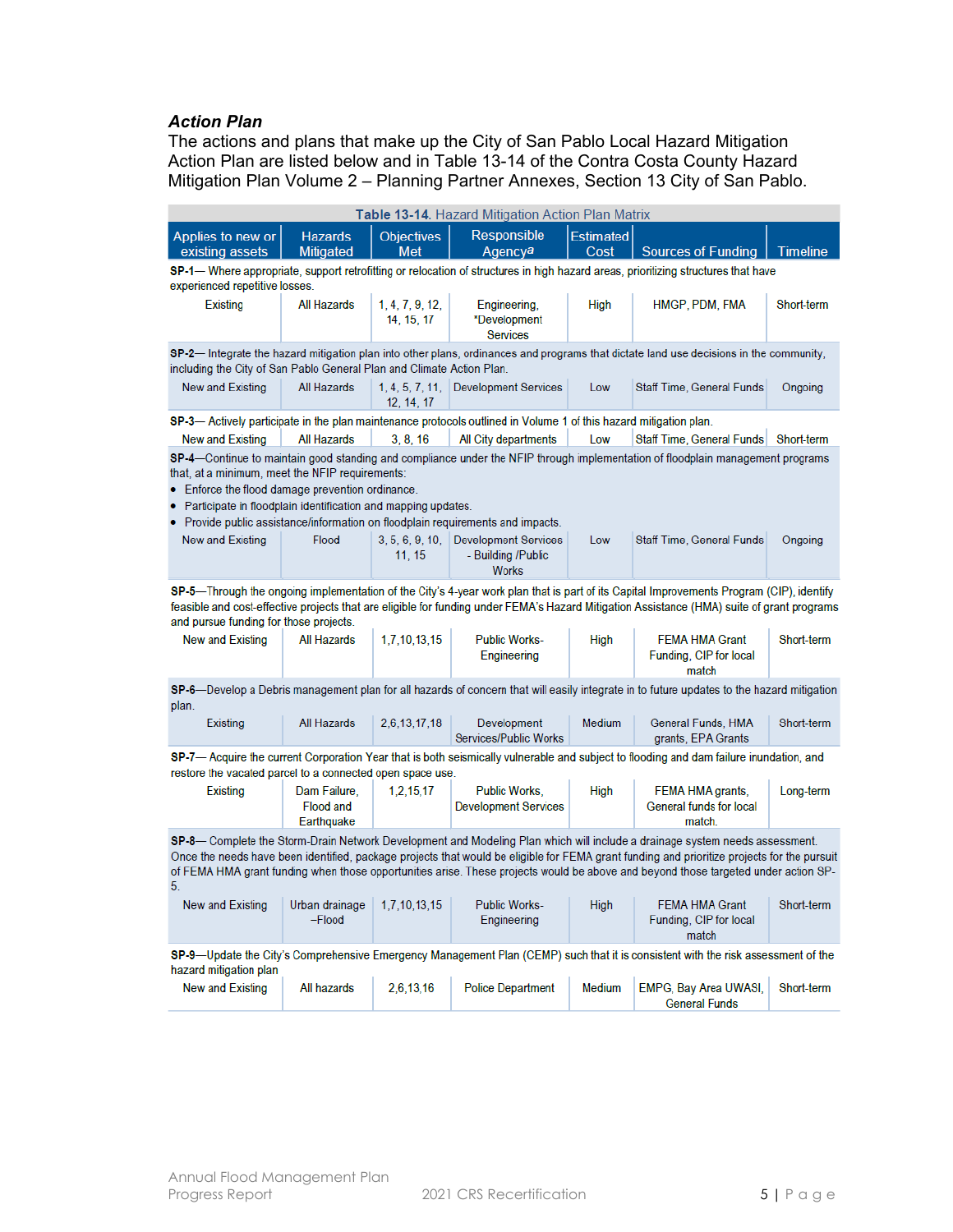| Applies to new or<br>existing assets                                                                                                                                                                                                                                                                                                                                                                                              | <b>Hazards</b><br><b>Mitigated</b> | <b>Objectives</b><br>Met | <b>Responsible</b><br>Agencya                                                                                                                | <b>Estimated</b><br>Cost | Sources of Funding                                                                                                                                                                                                                                                            | <b>Timeline</b> |  |  |
|-----------------------------------------------------------------------------------------------------------------------------------------------------------------------------------------------------------------------------------------------------------------------------------------------------------------------------------------------------------------------------------------------------------------------------------|------------------------------------|--------------------------|----------------------------------------------------------------------------------------------------------------------------------------------|--------------------------|-------------------------------------------------------------------------------------------------------------------------------------------------------------------------------------------------------------------------------------------------------------------------------|-----------------|--|--|
| SP-10— Strengthen the City zoning ordinance to manage landslide risk with the creation of a Hillside Zoning Overlay District that would<br>include standards/policies to reduce vulnerability from landslides/earth movement.                                                                                                                                                                                                     |                                    |                          |                                                                                                                                              |                          |                                                                                                                                                                                                                                                                               |                 |  |  |
| <b>New</b>                                                                                                                                                                                                                                                                                                                                                                                                                        | Landslide                          | 3,4,5,6,7,11,<br>12      | <b>Development Services</b>                                                                                                                  | Low                      | <b>General Funds</b>                                                                                                                                                                                                                                                          | Short-term      |  |  |
| SP-11—Geographic Information System (GIS) data consolidation initiative. Integrate a consolidated GIS data package that includes the<br>best available data and science on risk from natural hazards into all city departments GIS capabilities. This initiative could be expanded to<br>a county-wide initiative leveraging the partnership created through the development of this multi-jurisdictional hazard mitigation plan. |                                    |                          |                                                                                                                                              |                          |                                                                                                                                                                                                                                                                               |                 |  |  |
| New and Existing                                                                                                                                                                                                                                                                                                                                                                                                                  | All Hazards                        | 3,6,12,16                | Information<br><b>Technology Division</b>                                                                                                    | <b>Medium</b>            | HMGP (possible 5%<br>initiative), General Funds                                                                                                                                                                                                                               | Short-term      |  |  |
| in this plan.                                                                                                                                                                                                                                                                                                                                                                                                                     |                                    |                          |                                                                                                                                              |                          | SP-12-Prepare and conduct a disaster planning for small business workshop utilizing the information on risk and vulnerability contained                                                                                                                                       |                 |  |  |
| New and Existing                                                                                                                                                                                                                                                                                                                                                                                                                  | All Hazards                        | 3.6.16                   | <b>Public Works-</b><br>Engineering                                                                                                          | Low                      | <b>General Funds</b>                                                                                                                                                                                                                                                          | Short-term      |  |  |
|                                                                                                                                                                                                                                                                                                                                                                                                                                   |                                    |                          | hillside geomorphology during the wet weather season to monitor landslide conditions.                                                        |                          | SP 13-Consider the acquisition and use of drone technology with Light Imaging Detection and Ranging (LiDAR) capability to monitor                                                                                                                                             |                 |  |  |
| New and Existing                                                                                                                                                                                                                                                                                                                                                                                                                  | Landslide                          | 3,6,12,16                | <b>Public Works-</b><br>Engineering                                                                                                          | High                     | HMGP (possible 5%<br>initiative), General Funds                                                                                                                                                                                                                               | Long-term       |  |  |
|                                                                                                                                                                                                                                                                                                                                                                                                                                   |                                    |                          |                                                                                                                                              |                          | SP-14—Consider the deployment of a data backup initiative such as "Rack Space" to backup and store critical data offsite.                                                                                                                                                     |                 |  |  |
| New and Existing                                                                                                                                                                                                                                                                                                                                                                                                                  | All Hazards                        | 3.6.12.16                | Information<br><b>Technology Division</b>                                                                                                    | Medium                   | HMGP (possible 5%<br>initiative), General Funds                                                                                                                                                                                                                               | Short-term      |  |  |
| and ultimately mitigation planning.                                                                                                                                                                                                                                                                                                                                                                                               |                                    |                          |                                                                                                                                              |                          | SP-15—Develop Disaster Documentation Program: to include tracking disasters affecting San Pablo, and tracking via photos, high water<br>marks or other perishable data and damage incurred during and after disaster events. This data can be used for tracking and trending, |                 |  |  |
| <b>New</b>                                                                                                                                                                                                                                                                                                                                                                                                                        | All Hazards                        | 3.6.12.16                | <b>All City Departments</b>                                                                                                                  | Low                      | <b>General Funds</b>                                                                                                                                                                                                                                                          | Short-term      |  |  |
| New and Existing                                                                                                                                                                                                                                                                                                                                                                                                                  | Flood                              | 3, 5, 6, 9, 10,<br>11.15 | SP-16—Continue the City's participation in the Community Rating System (CRS) program<br><b>Building</b><br>Department/Public<br><b>Works</b> | Low                      | <b>Staff Time, General Funds</b>                                                                                                                                                                                                                                              | Ongoing         |  |  |
| SP-17—Where appropriate, install green infrastructures (bio-swales) within the public right of way and City owned parcels that are<br>adjacent to vulnerable water courses to filter and reduce storm drain runoff to prevent creek bank erosion and flooding.                                                                                                                                                                    |                                    |                          |                                                                                                                                              |                          |                                                                                                                                                                                                                                                                               |                 |  |  |
| New and Existing                                                                                                                                                                                                                                                                                                                                                                                                                  | Flood                              | 9, 17, 18                | <b>Public Works</b>                                                                                                                          | Low                      | California Natural<br>Resources Agency, EPA,<br>HMGP (possible 5%<br>initiative), General Fund.                                                                                                                                                                               | Long-term       |  |  |
| SP-18—Develop or expand open space uses (such as pedestrian trails) adjacent to vulnerable water courses where feasible and cost-<br>effective.                                                                                                                                                                                                                                                                                   |                                    |                          |                                                                                                                                              |                          |                                                                                                                                                                                                                                                                               |                 |  |  |
| New and Existing                                                                                                                                                                                                                                                                                                                                                                                                                  | Flood                              | 5.9.17                   | <b>Public Works</b>                                                                                                                          | Low                      | HMGP (possible 5%<br>initiative), General Fund                                                                                                                                                                                                                                | Long-term       |  |  |
| SP-19— Identify and track capital project needs that have not been identified through the City's current capital improvement program for<br>possible grant funding, based on damage following hazard events.                                                                                                                                                                                                                      |                                    |                          |                                                                                                                                              |                          |                                                                                                                                                                                                                                                                               |                 |  |  |
| New and Existing                                                                                                                                                                                                                                                                                                                                                                                                                  | All Hazards                        | 1, 15                    | <b>Public Works</b>                                                                                                                          | Medium                   | HMGP (possible 5%<br>initiative), General Fund                                                                                                                                                                                                                                | Long-term       |  |  |
| a.                                                                                                                                                                                                                                                                                                                                                                                                                                |                                    |                          | Where multiple responsible agencies are listed, an asterisk $(*)$ identifies the lead agency.                                                |                          |                                                                                                                                                                                                                                                                               |                 |  |  |

# *Review and Incorporation of Resources and Projects*

The following technical reports, plans, projects and regulatory mechanisms were reviewed to create the San Pablo Hazard Mitigation Action Plans.

- City of San Pablo Municipal Code The municipal code was reviewed for the full capability assessment and for identifying opportunities for action plan integration.
	- **IMPLEMENTER IMPLEMENT IN THE VIEW AND IMPLICATE IN A PROPERTY IN A PROPERTY IN A PROPERTY IN A PROPERTY IN A PROPERTY IN A PROPERTY IN A PROPERTY IN A PROPERTY IN A PROPERTY IN A PROPERTY IN A PROPERTY IN A PROPERTY IN A** improvements and developments.
	- Applicable HMP Action Plan No.: SP-1, SP-2, SP-3 and SP-4.
	- Status: On-going.
	- **Recommendation: Continue implementing the code.**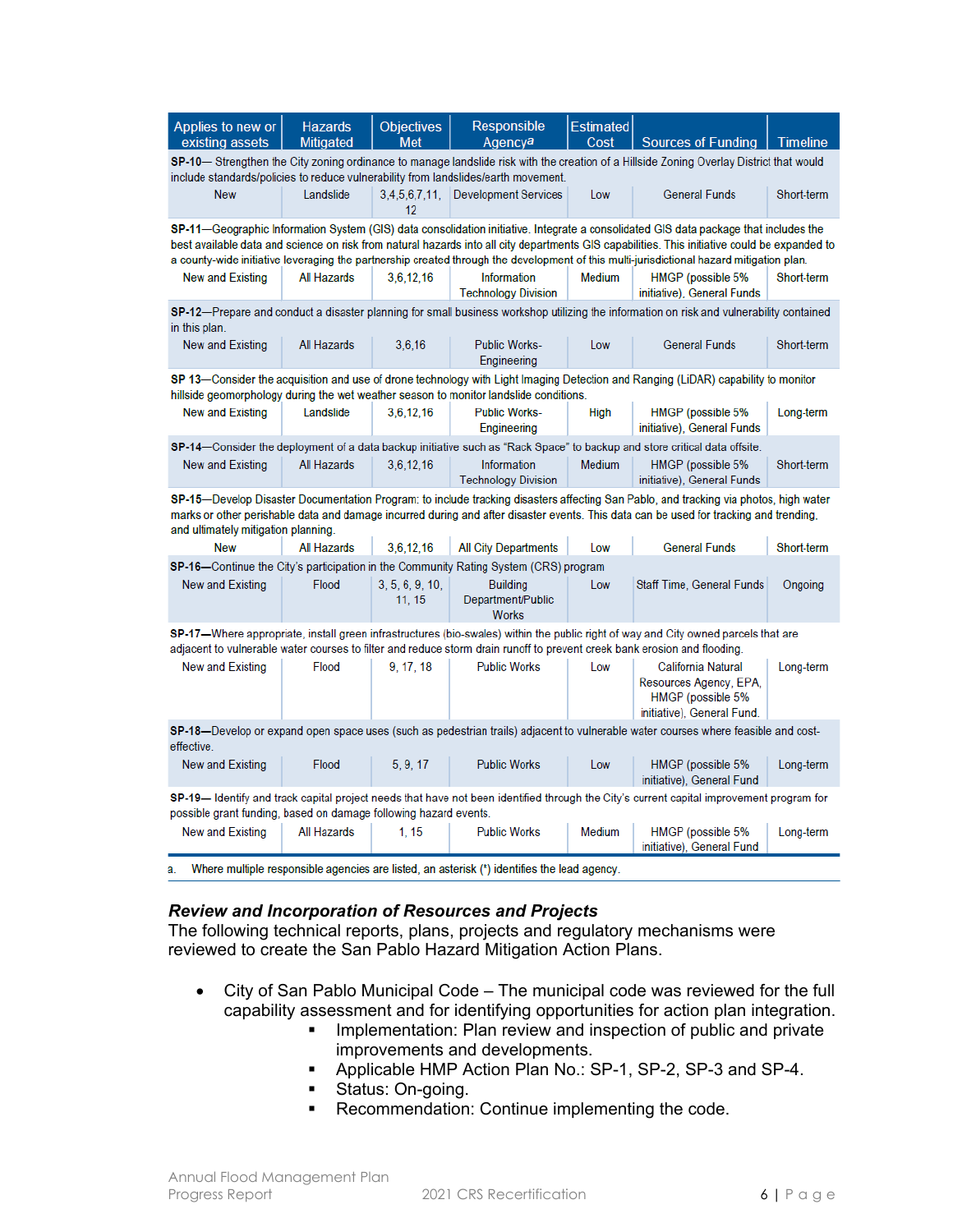- City of San Pablo Flood Damage Prevention Ordinance—The flood damage prevention ordinance was reviewed for compliance with the National Flood Insurance Program.
	- **IMPLEMENTER IMPLEMENT IN THE IMPLEMENT IMPLEMENT IM** Implementation: Plan review and private improvements and developments.
	- Applicable HMP Action Plan No.: SP-1, SP-2, SP-3 and SP-4.
	- **Status: On-going.**
	- **Recommendation: Continue implementing the ordinance.**
- Flood Manual Plan The Annual Flood Management Plan and Stormwater Drainage Ordinance (Municipal Code Chapter 13.04) was reviewed for compliance with the National Flood Insurance Program.
	- **IMPLEMENTER IMPLEMENT IN THE IMPLEMENT IM** Implementation: Plan review and inspection of public and private improvements and developments.
	- Applicable HMP Action Plan No.: SP-1, SP-2, SP-3 and SP-4.
	- Status: On-going.
	- **Recommendation: Continue implementing the plan.**
- San Pablo General Plan 2030 Volume I: General Plan Policies The General Plan, including the Housing, Land Use and Physical Design, Circulation, Conservation, Economic Development, Open Space and Conservation, and Safety and Noise Elements were reviewed for information regarding goals and policies consistent with hazard mitigation for carry over as goals and objectives.
	- **IMPLEMENTER IMPLEMENT IN THE IMPLEMENT IMPLEMENT IMPLY** Implementation: Plan review and private improvements and developments.
	- Applicable HMP Action Plan No.: SP-1, SP-2, SP-3, SP-4, SP-10, SP-11, SP-16 and SP-18.
	- Status: Adopted April 18, 2011, Plan Map update in 2018, Housing Element Adopted in April 2015.
	- **Recommendation: Continue implementing the policies.** - Note: the San Pablo Planning Division is currently working
		- on a new General Plan to update the old one.
- Capital Improvement Plan The Capital Improvement Plan or projects were reviewed to identify cross-planning initiatives for inclusion of flooding mitigation projects for this fiscal year. Implementation of the projects are driven by funding and grant availabilities. The recommendation is to complete all projects and continue on-going updates and/or monitoring.

On-going / Maintenance / Monitoring projects:

- o Storm Water Mapping and Modeling
	- Scope: Consolidated mapping of the City's storm drain system and flooding hot spots.
	- Applicable HMP Action Plan No.: SP-1, SP-2, SP-3, SP-4, SP-7, SP-8, SP-10, SP-11, SP-15 and SP-19.
	- Status: On-going
		- Existing infrastructure mapping completed in summer 2018. Mapping of stormdrain system upgrades is on-going.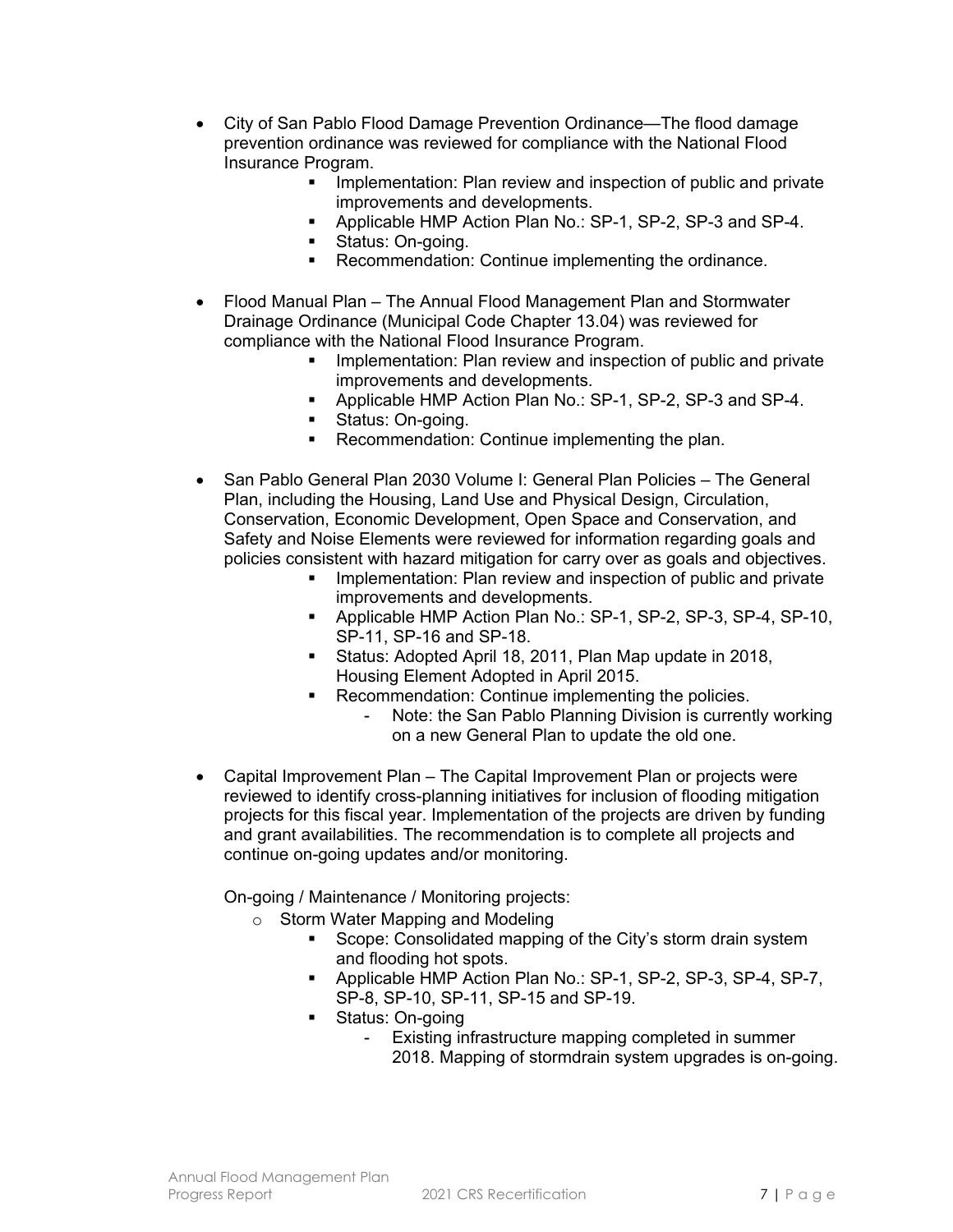- o GIS Project (0953)
	- Scope: Collection of data and mapping of the City's assets in GIS, which includes the stormdrain inlets, creek outfalls, concrete ditches for maintenance monitoring.
	- Applicable HMP Action Plan No.: SP-1, SP-2, SP-3, SP-4, SP-7, SP-8, SP-10, SP-11, SP-15 and SP-19.
	- Status: On-going udpates on database
		- Completed in Fall 2018. Mapping of stormdrain system upgrades and attributes is on-going.
- o Trash Capture Devices (TRS-CAP)
	- Scope: Installation of trash capture devices in stormdrain inlets to prevent debris from blocking the rain water flow.
	- **-** Applicable HMP Action Plan No.: SP-1, SP-2, SP-3 and SP-8.
	- **Status: On-going maintenance.** 
		- Completed in Summer 2018. More trash capture devices may be installed in the future depending on the available grant funding resources.
- o Illegal Dumping Grant (0954)
	- **Scope: Programs to prevent illegal dumping especially on City** creeks.
	- **Applicable HMP Action Plan No.: SP-2, SP-3, and SP-4.**
	- **Status: Implementation in progress.**
- o Dump Voucher Program (DUM-VOU)
	- Scope: Program to provide free garbage dumping privilege to San Pablo residents, which help prevent illegal dumping.
	- **-** Applicable HMP Action Plan No.: SP-3 and SP-4
	- **Status: On-going program.**
- o I-80 Integrated Corridor Management (ICM) (I80-ICM)
	- Scope: In partnership with the State, integrate and manage traffic signals to use arterial roads as overflows in an event when the I-80 freeway is congested. This program may be used in an event of a disaster.
	- Applicable HMP Action Plan No.: SP-1, SP-2 and SP-3
	- **Status: On-going coordination with Caltrans.**
- San Pablo Dam Road Stabilization Project (0400)
	- Scope: Analysis and monitoring of the downslope side of San Pablo Dam Road, which is in a seismic fault line area, across Princeton Plaza shopping center.
	- **Applicable HMP Action Plan No.: SP-1, SP-3, SP-11, SP-13 and** SP-15.
	- **Status: On-going monitoring.**

Current CIP projects:

- o Wildcat Creek Restoration and Greenway Trail Project (0201, WCC-TRL)
	- Scope: Restoration of the creek by widening the floodway. Also includes installation of bio-swale in adjacent parking lot.
	- **•** Applicable HMP Action Plan No.: SP-1, SP-3, SP-4, SP-17 and SP-18.
	- Status: Nearly completed. Anticipated completion in summer 2021.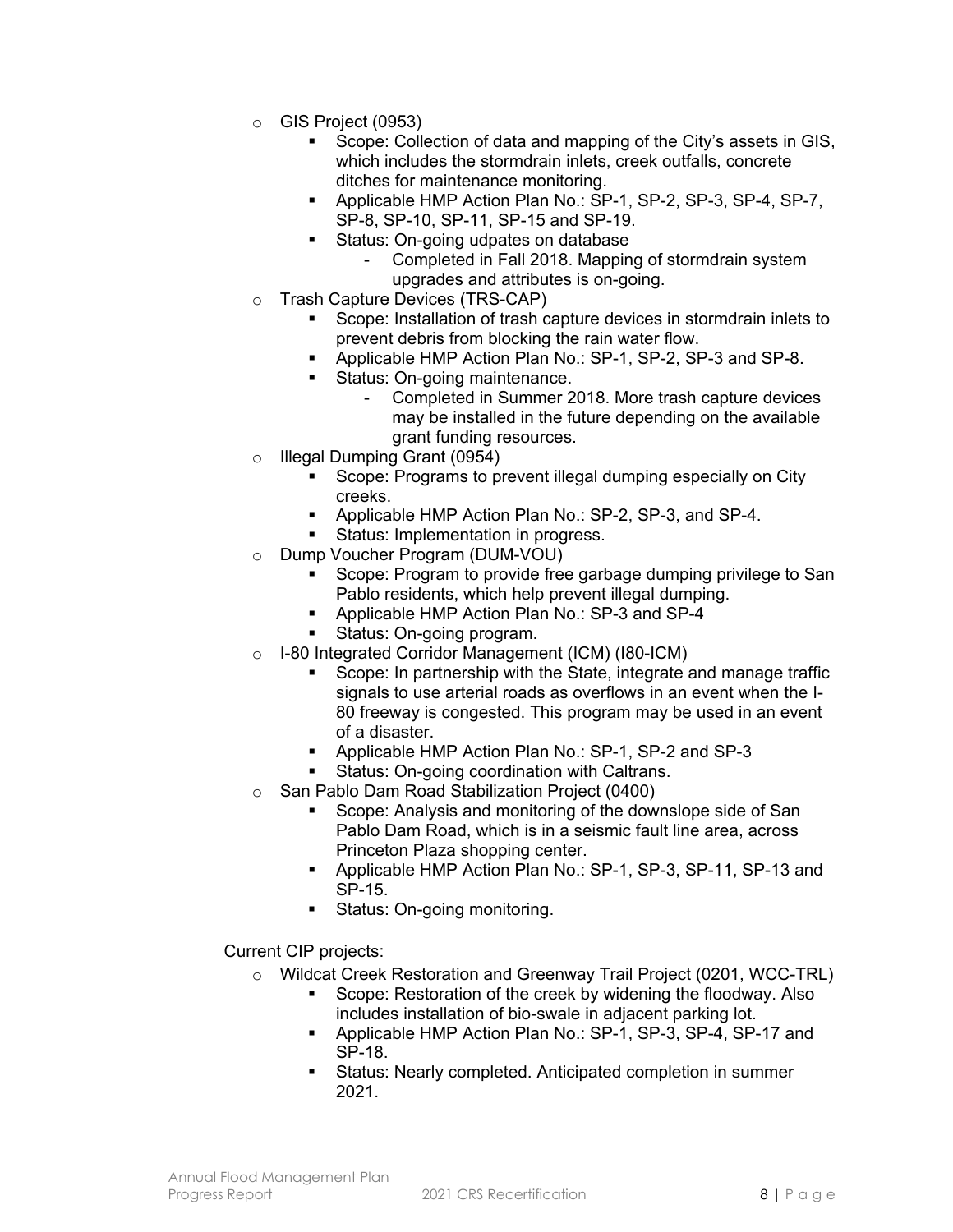- o Rumrill Blvd. Complete Streets Project (0700, RUM-CST)
	- Scope: Includes storm drainage improvements and installation of bio-retention facilities.
	- Applicable HMP Action Plan No.: SP-2, SP-3, SP-4, SP-17 and SP-18.
	- **Status: Begin construction in summer 2021.**
- Wildcat Creek Crossing Improvements (0702)
	- Scope: Improvement pedestrian crossings to connect to the new Wildcat Creek Restoration and Greenway Trail project.
	- **Applicable HMP Action Plan No.: SP-2 and SP-11.**
	- Status: In planning. Planned construction in winter 2022 or spring 2023.
- o Church/Willow & El Portal/Mission Bell Intersection Improvements (0701)
	- **Scope: Street intersection safety improvements to be installed. If** feasible, a bio-retention facility will be added.
	- **-** Applicable HMP Action Plan No.: SP-2, SP-3, SP-4, SP-8, SP-11 SP-17 and SP-18.
	- Status: In design. Planned construction in spring 2022.
- o El Portal and Fordham Retaining Wall Stabilization Project (0401, POR-SET)
	- Scope: Stabilization of the creek outfall retaining wall.
	- **Applicable HMP Action Plan No.: SP-1, SP-3 and SP-5.**
	- Status: In planning.
- o Giant Road Bridge Repair (0200)
	- Scope: Conduct minor repairs on the bridge.
	- **Applicable HMP Action Plan No.: SP-3.**
	- Status: In planning. Planned construction in winter 2021.
- o San Pablo Avenue Bridge Replacement (0202)
	- Scope: Replace the existing and structurally deficient bridge structure and realignment of the skewed 5-legged intersection at 23<sup>rd</sup> Street and Road 20 to enhance safety.
	- Applicable HMP Action Plan No.: SP-2, SP-3, SP-7, SP-11, SP-17 and SP-18.
	- Status: In planning. Tentatively planned construction in spring 2024.
- o Sutter Avenue Green Street (0300)
	- Scope: Replace or upsize underground storm drain systems and install bioretention swales.
	- Applicable HMP Action Plan No.: SP-2, SP-3, SP-7, SP-11, SP-17 and SP-18.
	- Status: In planning. Tentatively planned construction in spring 2024.
- o Giant Road Pavement Repair (0200)
	- Scope: Repair the pavement on Giant Rd.
	- **Applicable HMP Action Plan No.: SP-3.**
	- **Status: In planning. Planned construction in summer 2022.**
- o Giant Road Cycletrack (0603)
	- **Scope: Install bicycle cycletrack along Giant Road.**
	- **Applicable HMP Action Plan No.: SP-2 and SP-11.**
	- Status: In planning. Planned construction in summer 2022.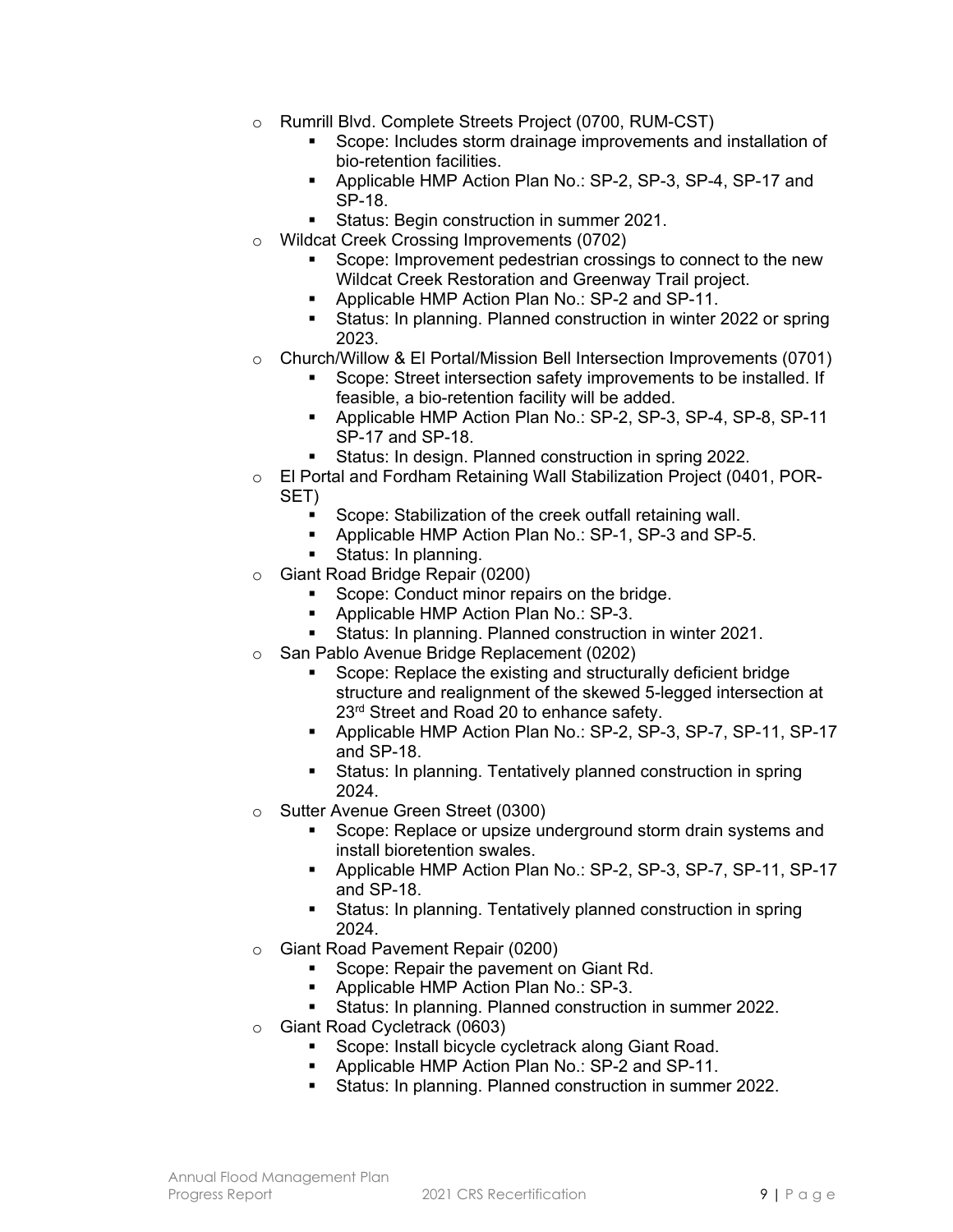- o Safe Routes to School Masterplan (0900)
	- Scope: Planning and mapping of the best route for pedestrians to get to San Pablo Schools, which will be the basis of future and recommended open space trail developments.
	- **Applicable HMP Action Plan No.: SP-3 and SP-18.**
	- **Status: In planning.**
- Bicycle and Pedestrian Corridor Study (0902)
	- Scope: Planning and mapping of the best route for bicyclists and pedestrians within San Pablo, which will be the basis of future and recommended open space trail developments.
	- **Applicable HMP Action Plan No.: SP-3 and SP-18.**
	- Status: In planning.

Recently completed projects:

- o New City Hall Construction (CIH-CON)
	- Scope: Construction of a new City Hall building at a new location, which includes installation of bio-swales.
	- **-** Applicable HMP Action Plan No.: SP-1, SP-3, SP-14, and SP-17.
	- Status: Completed in spring of 2021.
- o El Portal Drive Urban Greening Project (0500, POR-GRN)
	- Scope: Includes installation of a bio-swale on the street.
	- **-** Applicable HMP Action Plan No.: SP-3, SP-4 and SP-17.
	- **Status: Completed in summer 2020.**
- o 2023 Vale Road HVAC Replacement (0100)
	- **Scope: Replace the HVAC system of an urgent care facility**
	- **Applicable HMP Action Plan No.: SP-3.**
	- **Status: Design complete and was handed off to the new owner.** The urgent care facility was sold off to Lifelong Medical Care and/or it's constituent.
- Municipal Public Fiber Wide Area Networking (WAN) (0950)
	- Scope: Installation of fiber optic WAN internet connecting critical facilities such as the new San Pablo City Hall, Police Department Building and other City-owned critical facilities.
	- **Applicable HMP Action Plan No.: SP-1, SP-2 and SP-3.**
	- Status: Completed in spring 2020.
- o 0600 Dover Street Pavement Rehabilitation
	- **Scope: Pavement rehabilitation of Dover Street.**
	- **Applicable HMP Action Plan No.: SP-3.**
	- **Status: Completed.**
- Other Projects and Plans Other City of San Pablo plans and projects were reviewed to identify cross-planning initiatives for inclusion hazard preparation and mitigation projects for this fiscal year. Implementation of the projects are driven by funding and grant availabilities. The recommendation is to complete all plans and projects and adopt its action plans when necessary.
	- $\circ$  City of San Pablo Comprehensive Emergency Management Plan Update
		- Scope: Provides updated guidance for the City's response to extraordinary emergency situations associated with natural, manmade and technological disasters.
		- Applicable HMP Action Plan No.: SP-1, SP-2, SP-3, SP-4, SP-6, SP-11 and SP-12, SP-13 and SP-14.
		- **Status: In planning. Draft Plan completed Fall 2019.**